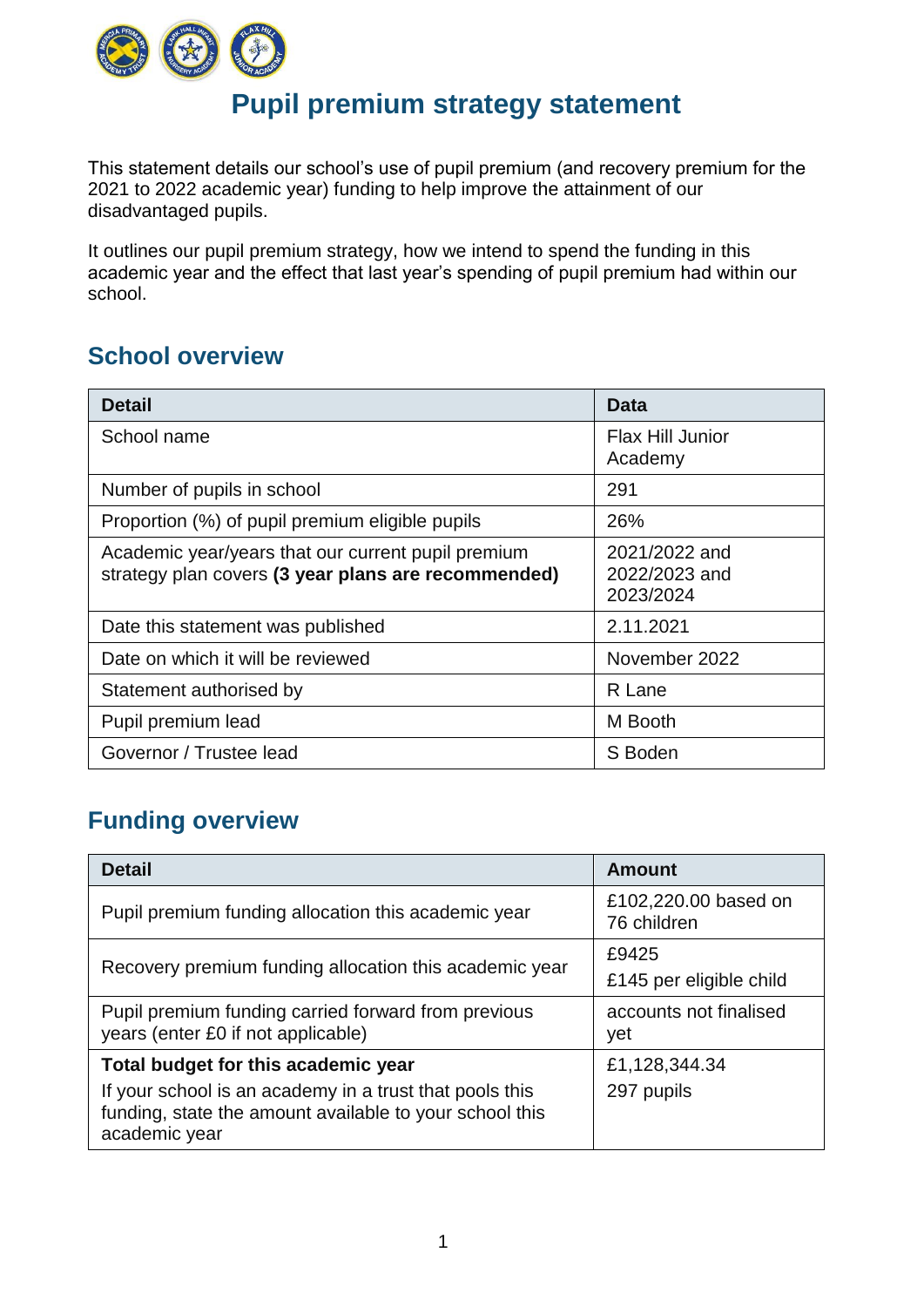# **Part A: Pupil premium strategy plan**

## **Statement of intent**

At Flax Hill Junior Academy, we have high aspirations and ambitions for our children and we believe that all learners should be able to reach their full potential. There can be a number of barriers for pupil premium children and we understand that one size does not fit all. Teaching staff are involved in the analysis of data and identification of pupils needs, so that they are fully aware of the strengths and weaknesses across the school.

Research has shown that disadvantaged pupils have been worst affected by partial closures and that the attainment gap has grown as a result of national lockdowns. [https://educationendowmentfoundation.org.uk/news/new-eef-publishes-new-research](https://educationendowmentfoundation.org.uk/news/new-eef-publishes-new-research-on-the-impact-of-the-pandemic-on-key-stage-1-pupils-attainment)[on-the-impact-of-the-pandemic-on-key-stage-1-pupils-attainment](https://educationendowmentfoundation.org.uk/news/new-eef-publishes-new-research-on-the-impact-of-the-pandemic-on-key-stage-1-pupils-attainment) [https://epi.org.uk/publications-and-research/new-research-examines-the-impact-of-the](https://epi.org.uk/publications-and-research/new-research-examines-the-impact-of-the-pandemic-on-disadvantage-gaps-funded-by-the-nuffield-foundation/)[pandemic-on-disadvantage-gaps-funded-by-the-nuffield-foundation/](https://epi.org.uk/publications-and-research/new-research-examines-the-impact-of-the-pandemic-on-disadvantage-gaps-funded-by-the-nuffield-foundation/)

Based on research our Pupil Premium strategy will focus on a small number of priorities which are based on strong educational evidence ensuring effective implementation. The Pupil Premium strategy will be embedded within a broader strategic implementation cycle.

We aim to narrow the attainment gap between disadvantaged and non-disadvantaged pupils nationally and within internal school data by helping the pupil premium children overcome the barriers they face by providing high quality teaching, support and guidance. In addition to this, we aim to provide the pupils with a rich and varied curriculum which will provide them with opportunities they may otherwise not encounter whilst also supporting their mental well being.

## **Challenges**

This details the key challenges to achievement that we have identified among our disadvantaged pupils.

| <b>Challenge</b><br>number | <b>Detail of challenge</b>                                                                                                                                                                   |
|----------------------------|----------------------------------------------------------------------------------------------------------------------------------------------------------------------------------------------|
|                            | Low attainment and slow progress rates made by pupil<br>premium/disadvantaged children. The children have gaps and<br>misconceptions and find it difficult to retain/recall prior knowledge. |
|                            | Low attendance and punctuality issues.                                                                                                                                                       |
|                            | Pupils have limited experiences beyond their home life and immediate<br>community.                                                                                                           |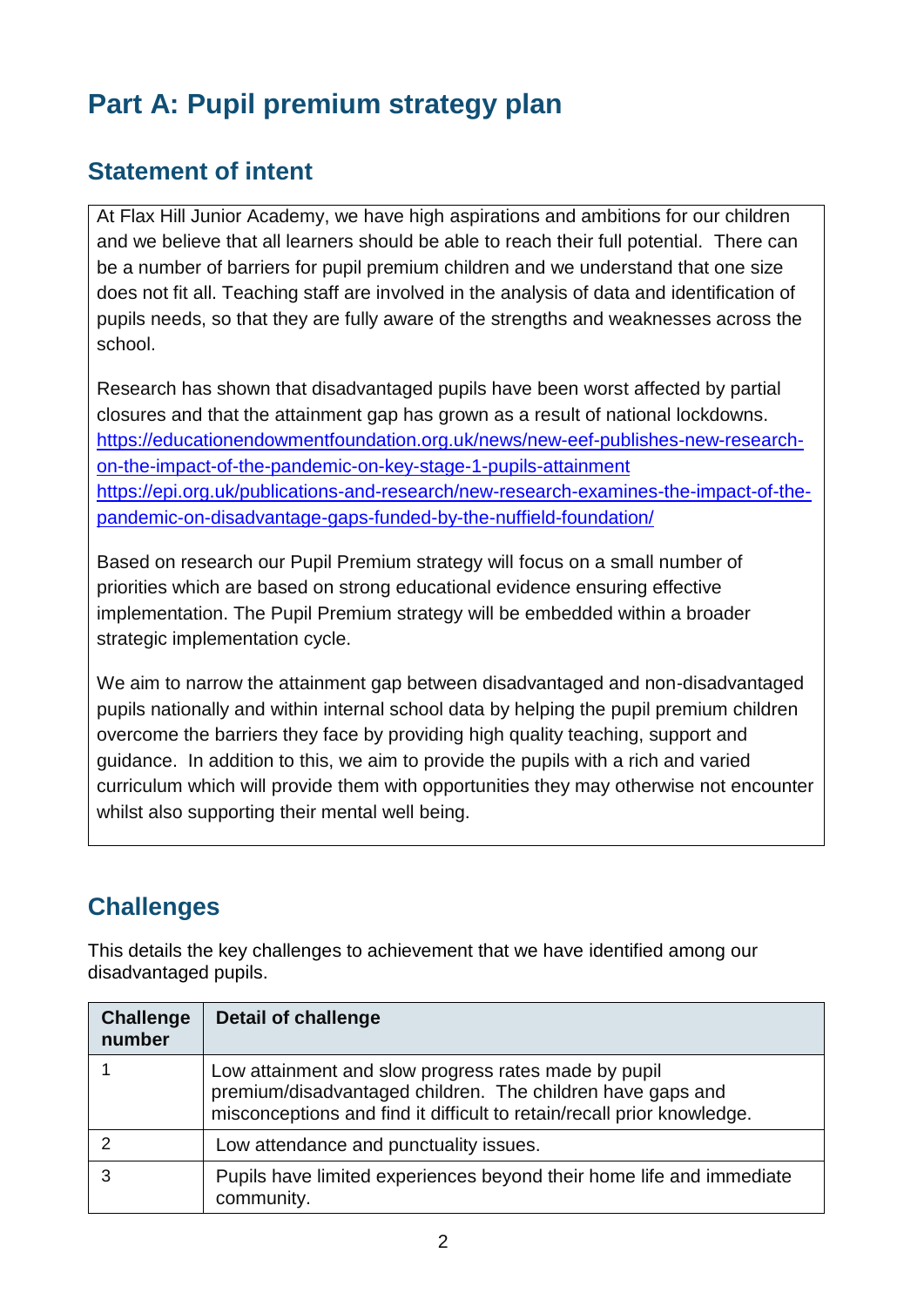4 Chaotic family lives and social service involvement.

### **Intended outcomes**

This explains the outcomes we are aiming for **by the end of our current strategy plan**, and how we will measure whether they have been achieved.

| <b>Intended outcome</b>                                                                                                                                                                                                                                                  | <b>Success criteria</b>                                                                                                                                                                                                                                                                                                                                                                                                                                            |
|--------------------------------------------------------------------------------------------------------------------------------------------------------------------------------------------------------------------------------------------------------------------------|--------------------------------------------------------------------------------------------------------------------------------------------------------------------------------------------------------------------------------------------------------------------------------------------------------------------------------------------------------------------------------------------------------------------------------------------------------------------|
| Disadvantaged pupils maintain at least the<br>standard of attainment they achieved at<br>the end of the previous year (Reading,<br>Writing, and Maths). Those who have<br>"fallen behind" make accelerated progress<br>and meet or exceed prior attainment<br>standards. | End of summer 2022 and 2023 data will<br>show that 95-100% of disadvantaged<br>children have made expected progress<br>from the previous summer.<br>End of summer data will show that 10 -<br>20% of disadvantaged pupils will have<br>made accelerated progress.                                                                                                                                                                                                  |
| Disadvantaged pupils are supported to<br>find a love for reading.                                                                                                                                                                                                        | Children are choosing to read. Parents<br>are engaging with the children to read<br>more. Parents understand the value of<br>becoming a reader. Children are<br>bringing in their reading books everyday<br>and are achieving a reading age higher<br>than their years by the end of year 6.                                                                                                                                                                       |
| Pupils and families with identified social,<br>emotional and health needs are well<br>supported.                                                                                                                                                                         | Family Support worker identifies and<br>supports families and works with their<br>children to alleviate barriers to learning.<br>Review of engagement of these families<br>will help determine success.<br>PSHE lead will support time to talk in<br>and out of the classroom.                                                                                                                                                                                     |
| Pupils have a breadth of experiences that<br>enable them to contextualize their<br>learning.<br>Lark Hall will deliver an engaging, broad<br>and varied curriculum.                                                                                                      | Weekly opportunities for forest school for<br>children.<br>Additional special event days and visitors<br>to inspire the children.<br>Highly talented music teacher to provide<br>weekly lessons for all children.<br>Wellbeing of children is at the heart of<br>everything we do. Children will not miss<br>forest school. Art, Music or PE for<br>intervention work.<br>Opportunity to attend additional brass<br>instruments lessons for upper KS2<br>children. |
| All disadvantaged pupils will meet<br>national expectations for<br>attendance/persistence absence.                                                                                                                                                                       | Disadvantaged pupils will match or<br>exceed national attendance averages for<br>non-disadvantaged pupils (96+%).                                                                                                                                                                                                                                                                                                                                                  |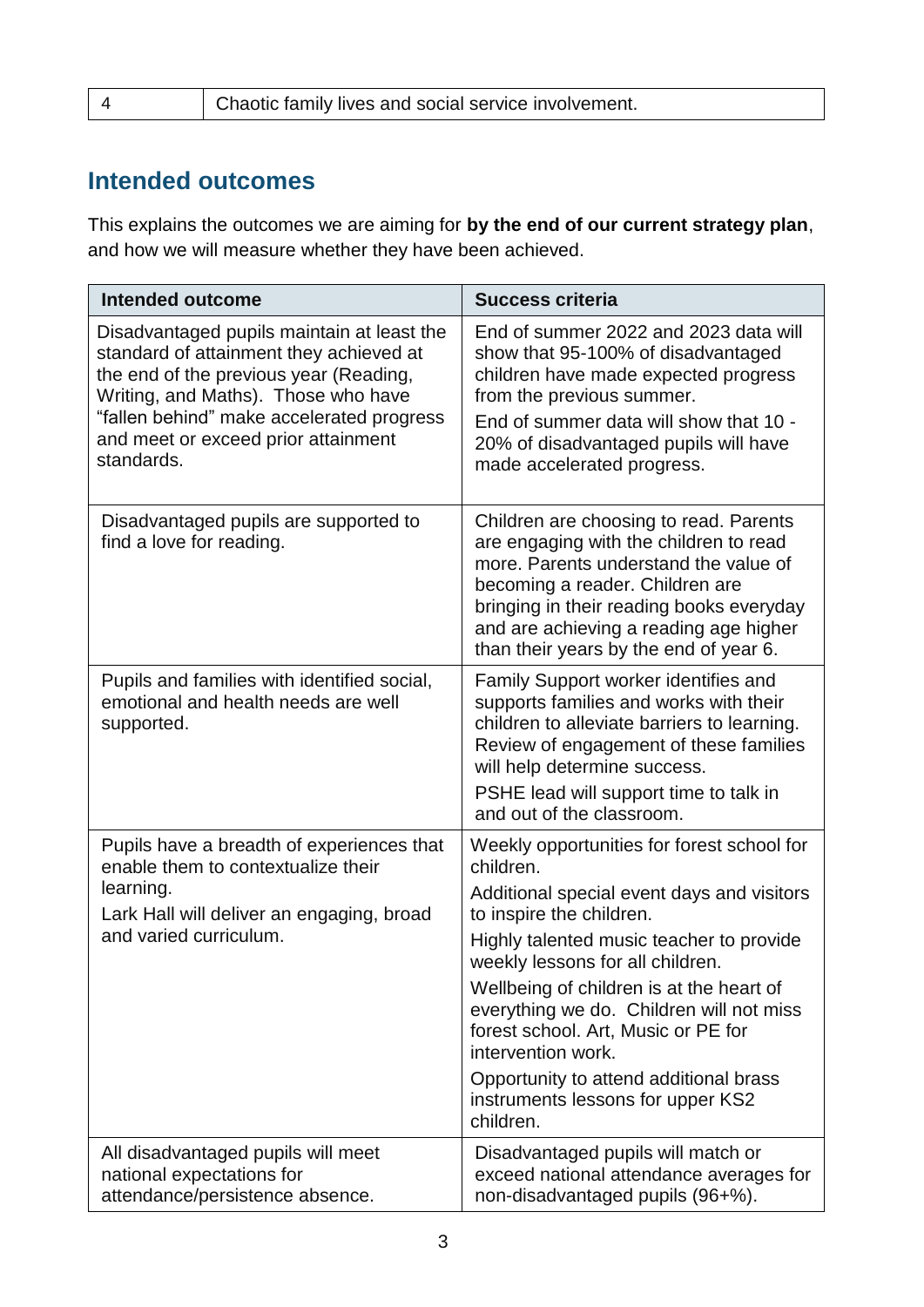|  | Monitoring of attendance by FSW and<br>Headteacher should facilitate this goal. |
|--|---------------------------------------------------------------------------------|
|--|---------------------------------------------------------------------------------|

## **Activity in this academic year**

This details how we intend to spend our pupil premium (and recovery premium funding) **this academic year** to address the challenges listed above.

#### **Teaching (for example, CPD, recruitment and retention)**

Budgeted cost: £ 40,068.00

| <b>Activity</b>                                                                                                                                                                                                  | Evidence that supports this approach                                                                                                                                                                                                                                           | <b>Challenge</b><br>number(s)<br>addressed |
|------------------------------------------------------------------------------------------------------------------------------------------------------------------------------------------------------------------|--------------------------------------------------------------------------------------------------------------------------------------------------------------------------------------------------------------------------------------------------------------------------------|--------------------------------------------|
| Class teachers to have<br>the opportunities to<br>deliver quality first<br>teaching to the high<br>focus children. TAs to<br>support with rest of class<br>teachers.                                             | Research clearly shows that the most effective<br>person to teach the children is the class<br>teacher.<br><b>EEF-high-quality-teaching</b>                                                                                                                                    | 1                                          |
| Specialist music teacher<br>to provide weekly<br>lessons and additional<br>choir and brass lessons.                                                                                                              | Research shows that arts participation has a<br>positive impact on learning and well being.<br><b>EEF/arts-participation</b>                                                                                                                                                   | 1, 3                                       |
| Allocation of funds<br>towards continuing<br>professional<br>development (CPD) for<br>teachers and TAs across<br>the school.                                                                                     | High quality staff CPD is essential to follow<br>EEF principles. If staff are to lead training they<br>are provided with additional release time. At<br>least good teaching in all classes every day<br>Gov.uk -spending-the-funding<br>EEF/effective-professional-development | 1                                          |
| Purchasing of Star<br>reader and star maths to<br>support the quick<br>identification of children<br>needing reading support<br>and accelerated reader<br>as a reward system to<br>encourage regular<br>reading. | Reading comprehension strategies +6 -<br><b>EEF</b> -teaching-learning-toolkit<br>https://www.renlearn.co.uk/accelerated-<br>reader/ar-research/                                                                                                                               | 1                                          |

## **Targeted academic support (for example, tutoring, one-to-one support structured interventions)**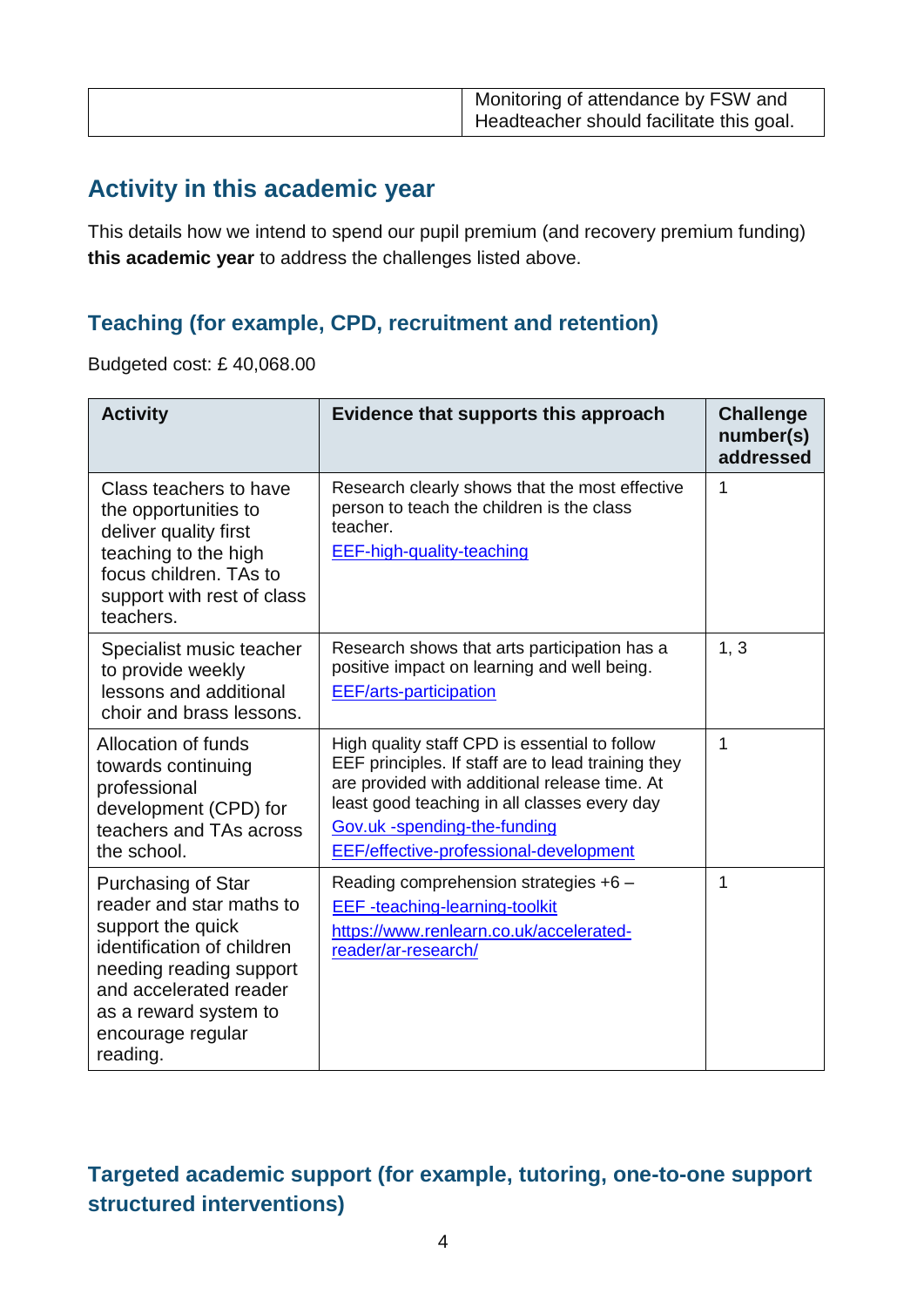| <b>Activity</b>                                                                                                                                                                      | Evidence that supports this<br>approach                                                                                                                                                                                                                | <b>Challenge</b><br>number(s)<br>addressed |
|--------------------------------------------------------------------------------------------------------------------------------------------------------------------------------------|--------------------------------------------------------------------------------------------------------------------------------------------------------------------------------------------------------------------------------------------------------|--------------------------------------------|
| Class teachers to<br>have the<br>opportunities to<br>deliver quality first<br>interventions to the<br>high focus children.<br>Teacher of French to<br>work with rest of<br>children. | Research clearly shows that the most<br>effective person to teach the children is<br>the class teacher.<br><b>EEF-high-quality-teaching</b>                                                                                                            | 1                                          |
| <b>Phonics specialist</b><br>teacher employed to<br>support children's<br>reading and phonics<br>levels. To support<br>children who missed<br>phonics due to<br>national lockdowns.  | Phonics has a positive impact overall<br>(+5months) with very extensive<br>evidence and is an important<br>component in the development of early<br>reading skills, particularly for children<br>from disadvantaged backgrounds.<br><b>EEF/phonics</b> | 1                                          |

## **Wider strategies (for example, related to attendance, behaviour, wellbeing)**

#### Budgeted cost: £ 40,260.00

| <b>Activity</b>                                                                        | <b>Evidence that supports this</b><br>approach                                                                                                                   | <b>Challenge</b><br>number(s)<br>addressed |
|----------------------------------------------------------------------------------------|------------------------------------------------------------------------------------------------------------------------------------------------------------------|--------------------------------------------|
| Forest school<br>sessions provided by<br>highly qualified forest<br>school specialist. | The well being of children is integral to<br>their academic achievements.<br>forest-schools-impact-on-young-<br>children                                         | 1, 3                                       |
|                                                                                        | forestschoolsreport.pdf<br>NSPCC/promoting-mental-health-<br>wellbeing<br><b>EEF/social-and-emotional-learning</b>                                               |                                            |
| Family support<br>worker to work with<br>families and children<br>that are struggling. | A good relationship with parents and<br>their engagement supports children's<br>learning.<br>EEF/social-and-emotional-learning<br><b>EEF/parental-engagement</b> | 1, 2, 4                                    |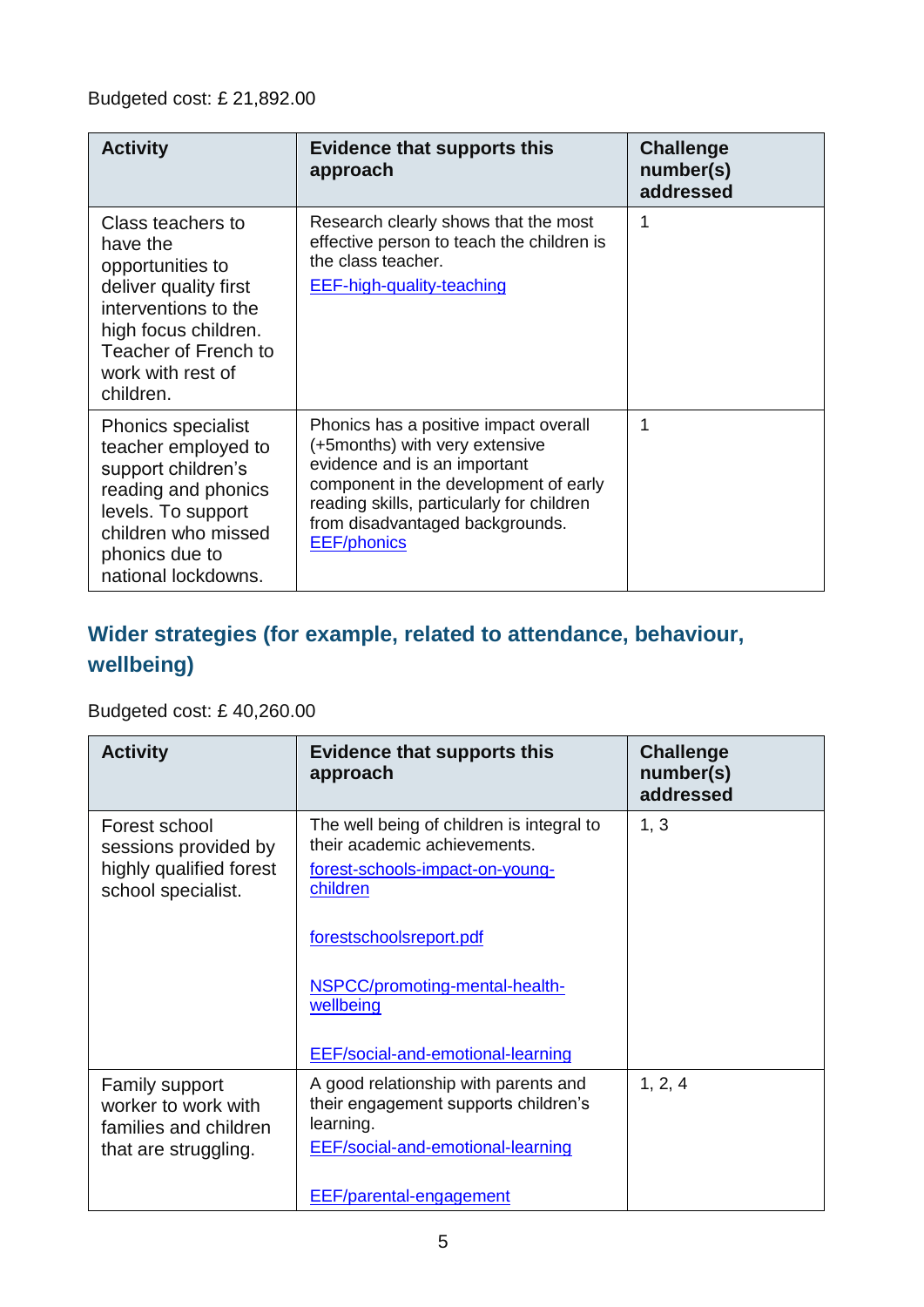| Headteacher and<br>FSW ensure parents<br>are aware if their<br>child's attendance<br>dips. Partnership<br>with EWO. Rewards | Research shows that poor attendance<br>can hamper children's chances of<br>achieving well at school.<br>Gov.uk -spending-the-funding<br>gov.uk/just-one-day-off | 1, 2 |
|-----------------------------------------------------------------------------------------------------------------------------|-----------------------------------------------------------------------------------------------------------------------------------------------------------------|------|
| for improving and<br>good attendance.                                                                                       |                                                                                                                                                                 |      |

## **Total budgeted cost: £102,220.00**